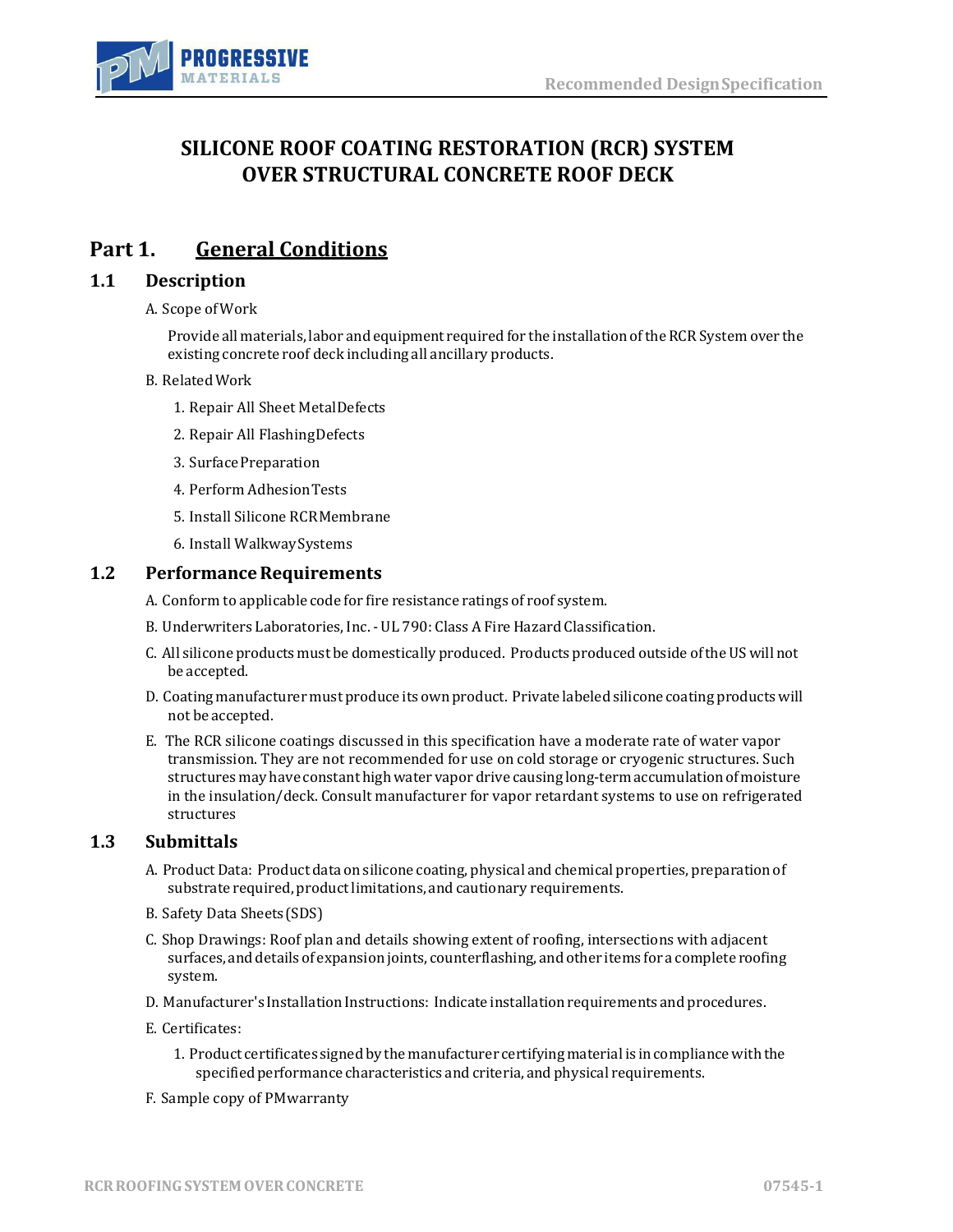

- G. MaintenanceData: For RCR System to include in maintenance manuals.
- H. Final Inspection Report: Copy of roofing system manufacturer's inspection report of completed roofinginstallation.

### **1.4 Quality Assurance**

- A. Manufacturer:
	- 1. Company specializing in the manufacturing ofthe system specified in this Section.
	- 2. A minimum of 10,000,000 square feet of a similar system installed.
	- 3. A minimum of 10 years manufacturing experience.

#### B. Installer:

- 1. Installermust be a Certified LicensedApplicator (CLA) by the Manufacturer providing the warranty, and is capable of receiving the specified warranty.
- 2. CLA to ensure all personnel are properly trained and have a full understanding of all OSHA safetyrequirements.
- C. Manufacturer Field Representative: Provide a qualified representative of the Manufacturer providing the warranty to monitor and periodically inspect the installation.

#### **1.5 Delivery, Storage, andHandling**

- A. Deliver and store liquid materials and other products in their original unopened containers or packaging until ready for installation.
- B. Materials shall be clearly labeledwith themanufacturer'sname,productidentification, safety information, and lot numbers.
- C. Store materials indoors whenever possible.
- D. Product should be stored in a range of 40-80 degrees Fahrenheit.
- E. Comply with the manufacturer's instructions for handling and safety procedures.
- F. Store and dispose of solvent-based materials, and materials used with solvent-based materials, in accordance with requirements of local authorities having jurisdiction.

#### **1.6 Environmental Requirements**

- A. Maintain logs of environmental conditions (temperature, humidity, and wind speed) within limits recommended by manufacturer foroptimum results. Do notinstall productsunder environmental conditions outside of manufacturer's limits.
- B. Weather Limitations: Proceed with installation only when existing and forecasted weather conditions permit roofing system to be installed according to manufacturer's written instructions and warrantyrequirements.
- C. Do notinstall silicone coating under the following conditions:
	- 1. When ambient temperature is below 35° F.
	- 2. Attemperatures less than 5° F above dew point.

#### **1.7 Warranty**

A. Provide Manufacturer's (5, 10, 15 or 20 year)labor& material warranty covering leaks due to silicone materialfailure.

### **Part 2. Products**

#### **2.1 AcceptableProducts**

- A. Insulation Board
	- 1. Match existingmaterial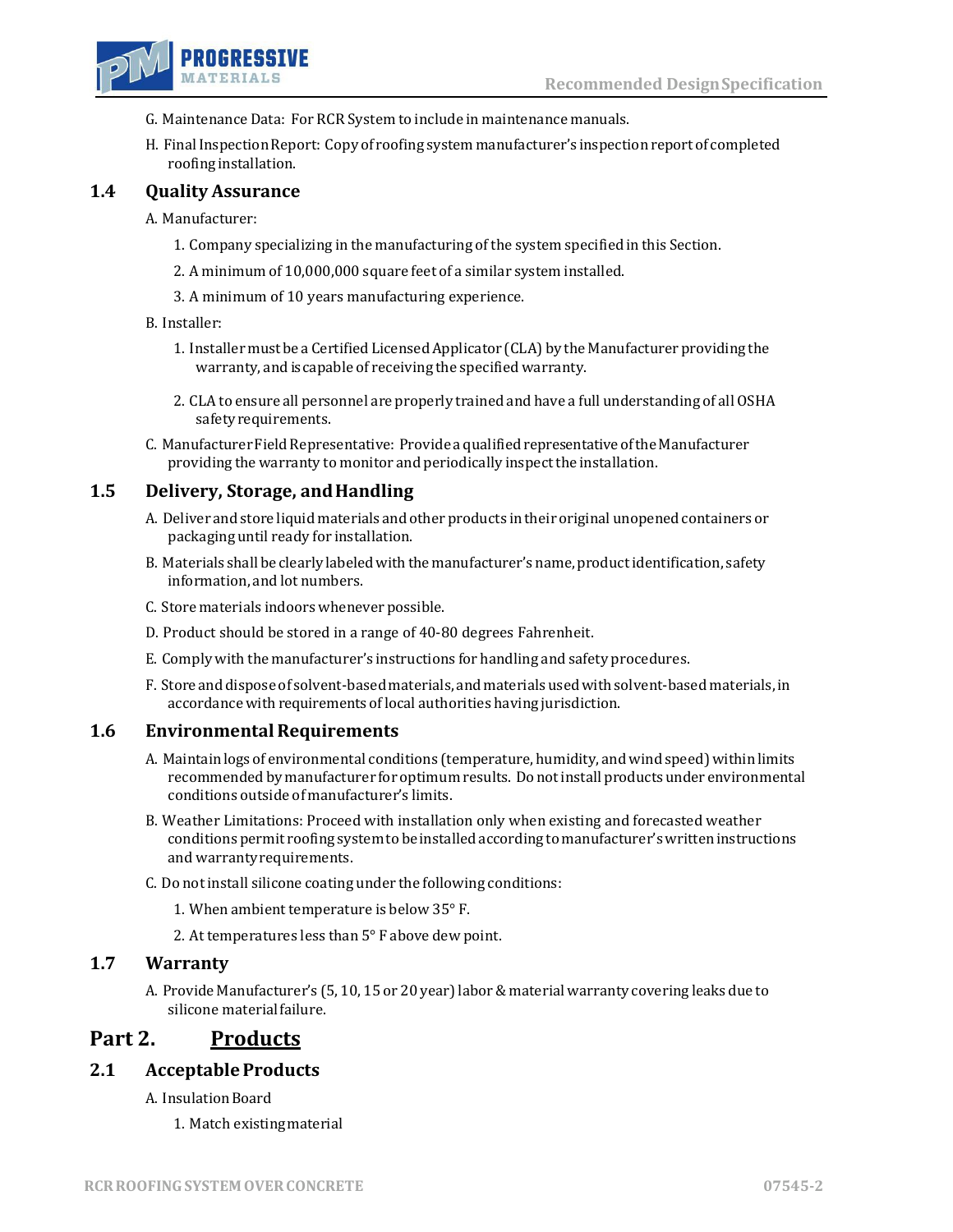

- B. Butyl FleeceTape
	- 1. Progressive Materials: FT 500 Butyl Fleece Tape
- C. Cleaners andPrimers

1. ProgressiveMaterials: P-140 2-Part Epoxy Primer.

- D. Silicone CaulkSealant
	- 1. Progressive Materials: SS 300 Series Silicone Sealant
- E. Flashing GradeSealant
	- 1. Progressive Materials: FG 400 Silicone Flashing Grade Sealant
- F. ReinforcingFabric
	- 1. Progressive Materials: PF 200 Polyester Fabric
		- a. PF 206 6"

b. PF 212 – 12"

- G. WalkwaySystem
	- 1. Progressive Materials: Pro-GripWalkway System
		- a. PG 700 Pro-Grip Yellow Walkway Coating
		- b. PG 750 Pro-Grip Yellow Walkway Granules
- H. Skylight Sealer
	- 1. Progressive Materials: HS 3220 Clear Silicone Skylight Coating
- I. SiliconeCoating
	- 1. Progressive Materials: Pro-EcoSil HS 3200 Series

#### **2.2 Silicone Coating Materials**

- A. Silicone base and top coat to be Pro-EcoSil HS 3200 Series Silicone Coating by Progressive Materials, LLC and complying with the following minimum properties:
	- 1. Tensile Strength: ASTM D412, 247.
	- 2. Elongation: ASTM D412, 237 percent minimum at break at 75° F.
	- 3. Water Vapor Permeance: ASTM D-96, 10.7 at 20mils.
	- 4. Fire resistance: ASTM E108, UL 790 Class A.
	- 5. Color: Owner to select standard topcoat color.
	- 6. Solids Content: 92%±3%
	- 7. VOC Content: < 50grams/liter
	- 8. Initial Solar Reflectivity:.89
	- 9. Initial Thermal Emissivity:.90
	- 10. SRI Value:113

## **Part 3. Execution**

### **3.1 Examination**

- A. Verify roof slope prior to beginning installation. There is to be no single area of standing water on the roof 24 hours after a rain, greater than 100 sq. ft. and more than  $\frac{1}{2}$ " deep.
- B. Identify all deck failures, flashings failures and inadequate sheet metal details.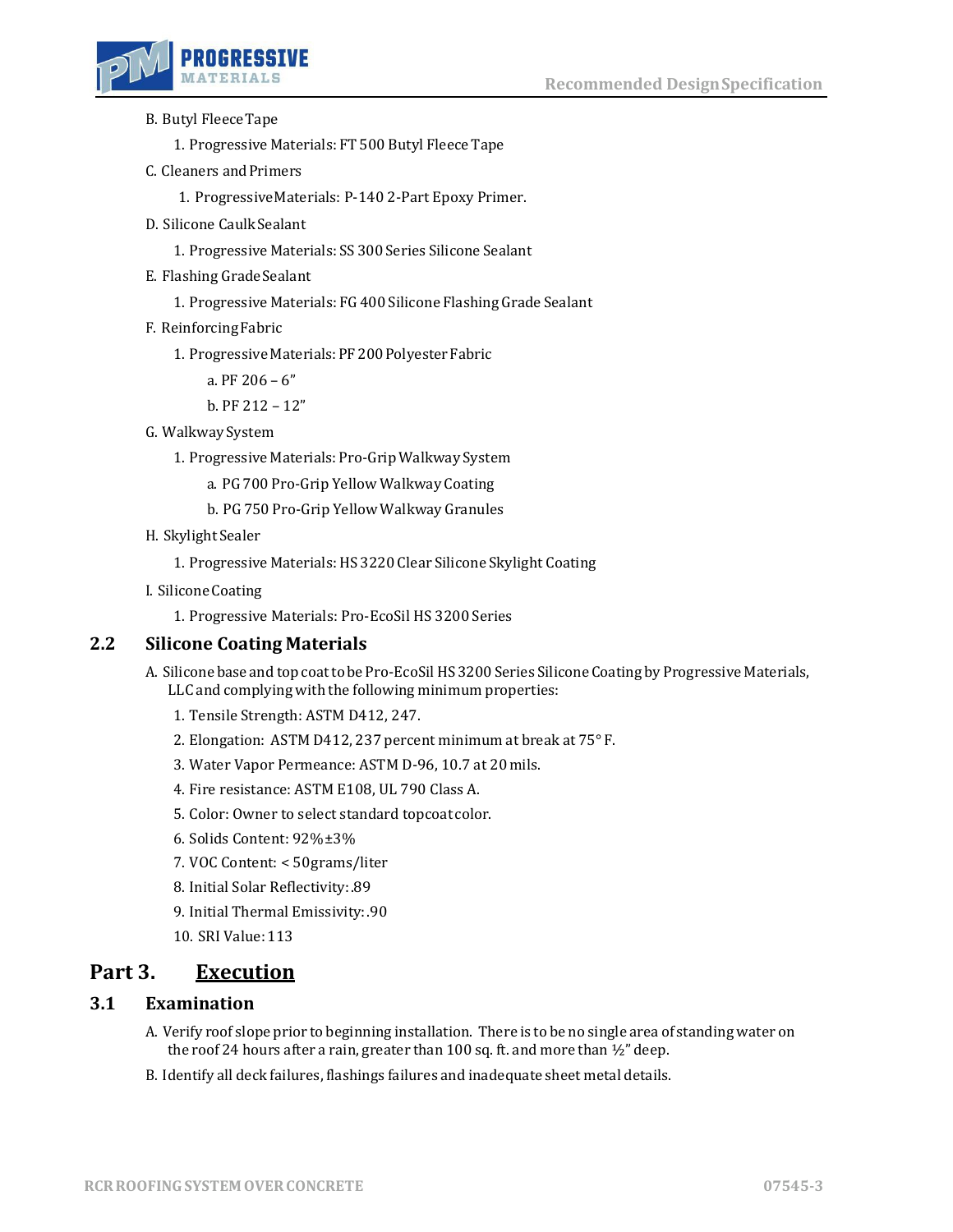

- C. Inspect all roof drains to ensure proper performance.
- D. For applications over newly poured concrete, the roof must be fully cured for a minimum of 60 days prior to coatingapplication.

### **3.2 Preparation**

- A. Cleaning
	- 1. Thoroughly power wash roof surface and all other areas to receivenewcoating with a minimum of 2,000 psi water pressure.
- B. For roofs less than a year old, P-140 2-Part epoxy primer must be applied at a rate of 150-200 sq. ft./gal.
	- 1. After the surface has fully dried, perform an adhesion test. Ifthe coating does not properly adhere to the surface, contact your PM representative to discuss adhesion solutions.
	- 2. Any areas of grease contamination are to be cleaned with an industrial strength detergent.
	- 3. Any loose roofing or mastic materials must be removed as thewarranty will not cover failure of underlyingmaterials.
- C. Roof Penetration and FlashingDetails
	- 1. Ensure all roof penetrations and flashings provide a watertight condition. Re-flash all areas with one of the following methods:
		- a. Install FT 500 Butyl Fleece Tape. Apply 25 mils of HS 3200 Silicone Coating over Fleece Tape.
		- b. Install FG 400 Flashing Grade Silicone Sealant.
- D. Sheet Metal
	- 1. Ensure all sheetmetal accessories are in good condition andwill provide a watertight condition. If necessary, replace or repair any sheet metal required to provide a watertight condition.
- E. RoofParapets
	- 1. Seal all roof parapet seams with one of the following methods:
		- a. Apply FG 400 Flashing Grade Silicone Sealant onto parapets using a stiff-bristled paint brush or puttyknife.
		- b. A three course coating-fabric-coating by applying one coat of HS 3200 Pro-Eco Sil at .75 gallons per square, laying PF 200 Polyester Fabric into wet coating, then apply another coat of HS 3200 Pro-Eco Sil at.75 gallons per square.
			- 1) PF 200 Polyester Fabric should extend a minimum of 8" up parapetto ensure proper watertight condition.

#### F. Cracks andSeams

- 1. For stress cracks smaller than 1/4", apply a heavy coat of FG 400 Silicone Sealant in the crack and 1" on each side of it. Allow coating to dry for 2-4 hours before installing base coat.
- 2. For stress cracks or expansion joints larger than  $\frac{1}{4}$ ", insert backer rod into the crack. Then, apply a heavy coat of FG 400 over the crack and 1" on each side of it. Ensure the backer rod is completely encapsulated. Allow the FG 400 to dry for 24 hours prior to installing basecoat.

### **3.3 Silicone Coating Installation**

- A. Ensure surface is completely dry.
- B. Ensure subsequent coats of primer or silicone coating is completely cured.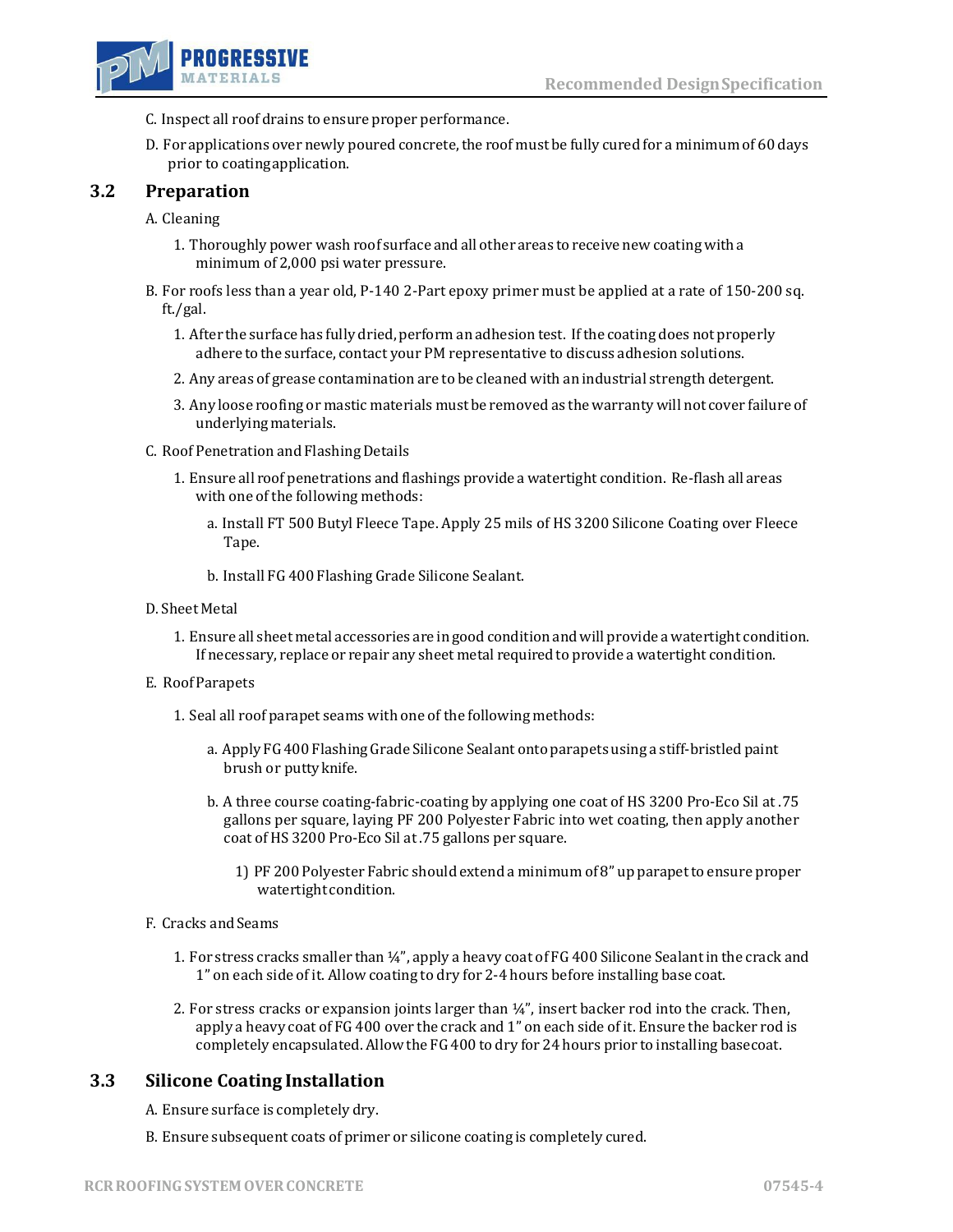

- C. Ensureadhesion tests havebeencompletedand results are satisfactorywith the manufacturer's requirements.
- D. Note: When installing silicone coating over newly-poured concrete, the roof must fully cure for a minimum of 60 days prior to silicone coating application.
- E. Install silicone coating over entire roof surface to achieve a final thickness of:
	- 1. 25 mils minimum for a 5 year warranty
	- 2. 30 mils minimum for a 10 year warranty
	- 3. 35 mils minimum for a 15 yearwarranty
	- 4. 40 mils minimum for a 20 year warranty
- F. Care should be taken to ensure proper coverage on all vertical surfaces which could take multiple coats.

G. NOTE

1. Any subsequent roof repairs after the coating installationshould be done only with silicone products. Repairs should be completed with a three course coating and fabric if needed.

### **3.4 Walkway System**

- A. Install the Pro-Grip Walkway System at heavy traffic areas and at high impact areas as directed by the owner.
	- 1. WalkwayAreas
		- a. Walkways should be a minimum of 30" wide.
		- b. Mask off area to receive walkway system to ensure clean, straight edges.
		- c. Install PG 700 Pro-Grip Yellow Walkway Coating at a thickness of 25 mils.
		- d. Immediately after the application of the PG 700, broadcast PG 750 Pro-Grip Walkway Granules into the coating at a rate of 40 lbs. per 100 square feet. The granules will settle into the coating. Apply the granules generously, inspectthe surfacewithin a few minutes and reapply as needed to obtain a continuous film of granules.
	- 2. High Impact Areas (around mechanical equipment, etc.)
		- a. Mask off area to receive walkway system to ensure clean straight edges. Area should be 30" wide around all identified equipment.
		- b. Install PG 700 Pro-Grip Yellow Walkway Coating at a thickness of 40 mils.
		- c. Immediately after the application of the PG 700, broadcast PG 750 Pro-Grip Walkway Granules into the coating at a rate of 60 lbs. per 100 square feet. The granules will settle into the coating. Apply the granules generously, inspectthe surfacewithin a few minutes and reapply as needed to obtain a continuous film of granules.
- B. After the coating has completely cured, remove all loose granules with a small hand blower and a soft bristlebroom.

### **3.5 Field Quality Control**

- A. Final Roof Inspection: Arrange for roofing system manufacturer's technical personnel to inspect roofing installation upon completion and submit report to Owner/Architect. There shall be no items on the roofthat could inhibitthe inspection process, such as, solar panels, decking systems, etc.
	- 1. Notify Owner 48 hours in advance of date and time of inspection.
		- a. Repairor remove and replace components of roofing systemwhere inspection results indicate that they do not comply with specified requirements.